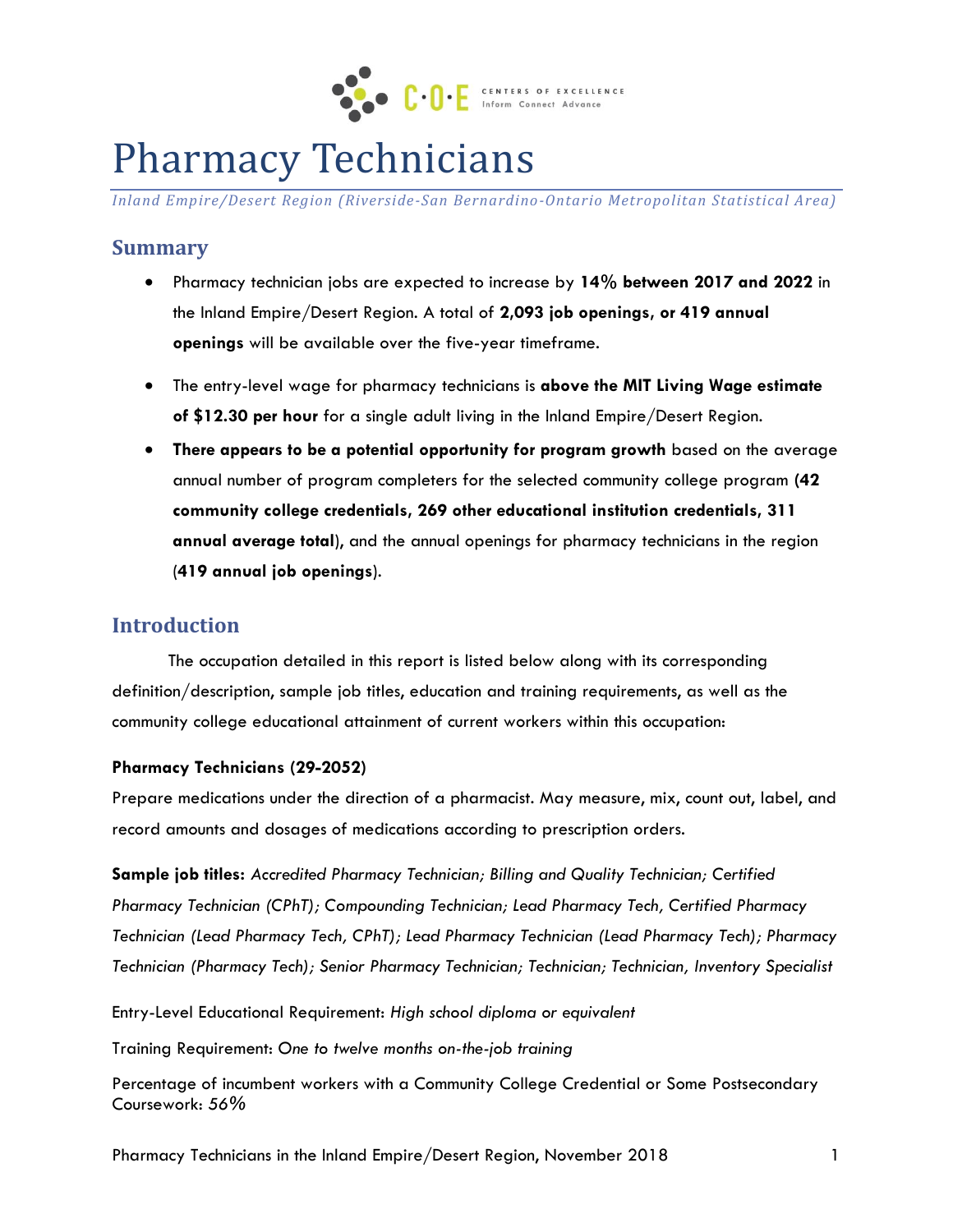

The pharmacy technology program (TOP 1221.00) prepares students for employment as pharmacy technicians. Completion of the program provides graduates with the principles and procedures used to assist in maintaining and dispensing pharmaceutical supplies and medications.<sup>1</sup> Job posting data specific to pharmacy technicians begins on page 3.

## **Job Opportunities**

In 2017, there were 3,794 pharmacy technician jobs in the Inland Empire/Desert Region. Across the region, employment related to this occupation is expected to increase by 14% through 2022. Employers will need to hire 2,093 workers over the next five years to fill new jobs and to backfill jobs that workers are leaving – including retirements. Exhibit 1 displays the projected growth for pharmacy technicians in the region.

*Exhibit 1: Five-year projections for pharmacy technicians in the Inland Empire/Desert Region*

| 2017 Jobs | 5-Yr % Change<br>(New Jobs) | 5-Yr Openings<br>(New + Replacement<br>Jobs) | Annual<br><b>Openings (New +</b><br><b>Replacement Jobs)</b> | % of workers<br>age $55+$ |
|-----------|-----------------------------|----------------------------------------------|--------------------------------------------------------------|---------------------------|
| 3,794     | $14\%$                      | 2,093                                        | 419                                                          | $10\%$                    |

Source: EMSI 2018.3

### **Earnings**

The entry-level wage for pharmacy technicians is above the MIT Living Wage estimate of \$12.30 per hour, or \$25,584 annually for a single adult living in the Inland Empire/Desert Region. The median wage is sufficient for two working adults and one child (\$14.50 per hour, per adult or \$30,160 annually for each adult). See Exhibit 2 for wage information for pharmacy technicians.

| Exhibit 2: Earnings for pharmacy technicians in the Inland Empire/Desert Region |  |  |  |  |
|---------------------------------------------------------------------------------|--|--|--|--|
|                                                                                 |  |  |  |  |

| <b>Occupation</b>           | <b>Entry to Experienced</b><br><b>Hourly Earnings Range*</b> | Median Wage* | Avg. Annual<br><b>Earnings</b> |
|-----------------------------|--------------------------------------------------------------|--------------|--------------------------------|
| <b>Pharmacy Technicians</b> | $$14.17$ to $$22.29$                                         | \$17.62      | \$38,300                       |

Source: EMSI 2018.3

\*Entry Hourly is 25th percentile wage, the median is 50th percentile wage, experienced is 75th percentile wage.

 $\overline{\phantom{a}}$ <sup>1</sup> The Taxonomy of Programs, 6<sup>th</sup> Edition, February 2004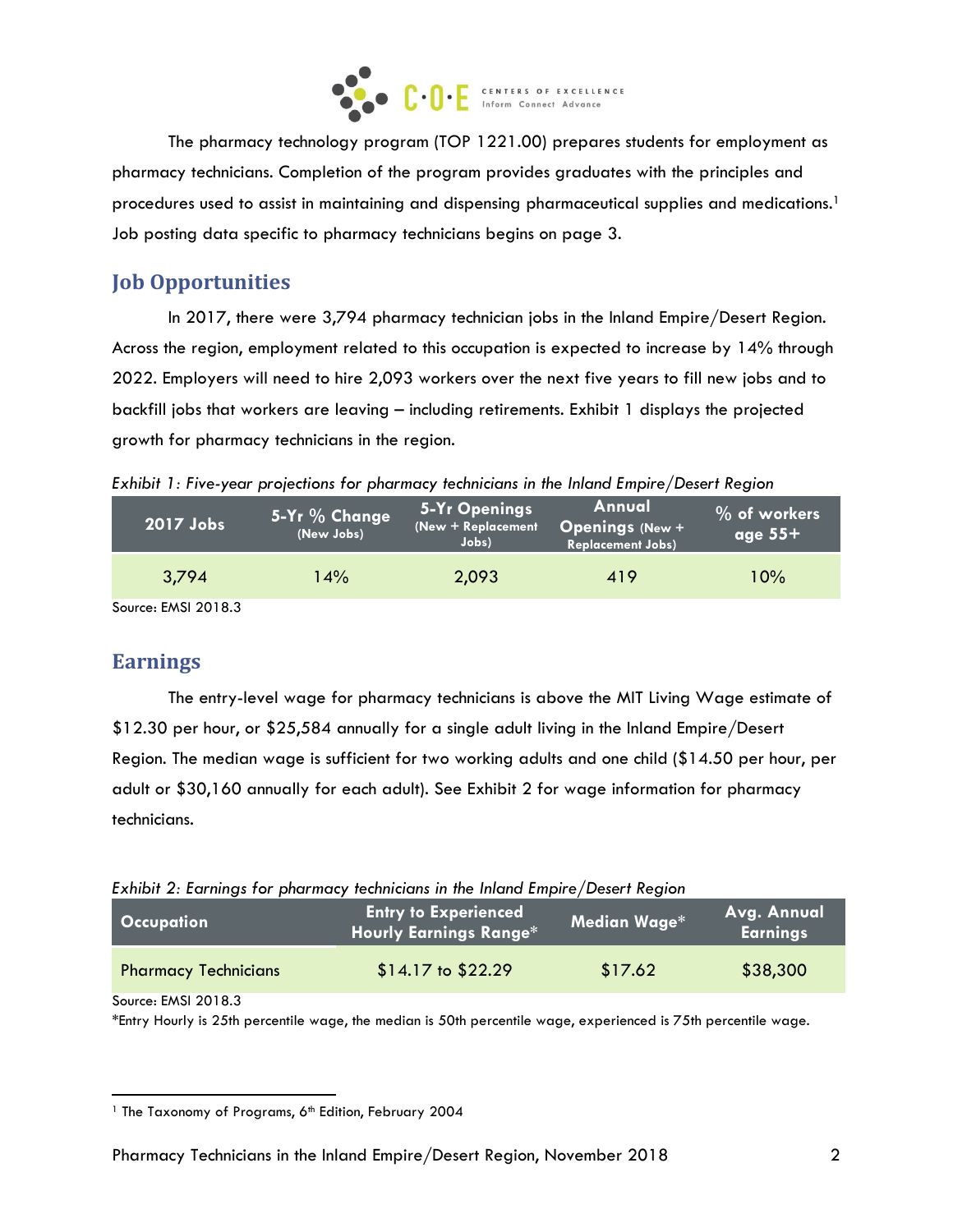

## **Job Postings, Top Employers, Skills, and Education**

On average, local employers fill online job posting for the pharmacy technicians within 41 days. When compared to the national average, it takes four days longer for local employers to find qualified candidates to fill open positions in the Inland Empire/Desert Region. Exhibit 3 shows the number of job ads posted during the last 12 months for pharmacy technicians along with the regional and national average time to fill.

*Exhibit 3: Employer job ads and time to fill for pharmacy technicians in the Inland Empire/Desert Region during the last 12 months, Nov 2017 - Oct 2018*

| <b>Job Ads</b> | Regional Average Time to Fill<br>(Days) | <b>National Average Time to Fill</b><br>(Days) |
|----------------|-----------------------------------------|------------------------------------------------|
| 734            |                                         | 37                                             |
| .              |                                         |                                                |

Source: Burning Glass – Labor Insights

Exhibit 4 displays the top employers posting job ads from the last 12 months for the Inland Empire/Desert Region.

*Exhibit 4: The top employers posting job ads for pharmacy technicians in the Inland Empire/Desert Region during the last 12 months, Nov 2017 - Oct 2018 (n=609)*

| <b>Occupation</b>                      | <b>Top Employers</b>                                               |
|----------------------------------------|--------------------------------------------------------------------|
| Pharmacy Technicians (n=609)           | • CVS Health<br>Loma Linda University Health/Hospital<br>Walgreens |
| Source: Burning Glass - Labor Insights |                                                                    |

Source: Burning Glass – Labor Insights

Exhibit 5 lists the in-demand skills that employers are seeking when looking for workers to fill pharmacy technician positions. The skills reported in job postings may be utilized as a helpful guide for curriculum development. Specialized skills are occupation-specific skills employers are requesting for industry or job competency. Employability skills are foundational skills that transcend industries and occupations; this category is commonly referred to as "soft skills."

*Exhibit 5: In-demand skills from employer job ads for pharmacy technicians in the Inland Empire/Desert Region, Nov 2017 - Oct 2018*

| <b>Occupation</b>                   | <b>Specialized skills</b> | <b>Employability skills</b> |
|-------------------------------------|---------------------------|-----------------------------|
|                                     | • Customer Service        | • Communication Skills      |
| Pharmacy<br>Technicians ( $n=624$ ) | • Insurance Knowledge     | • Teamwork/Collaboration    |
|                                     | • Legal Compliance        | <b>Problem Solving</b>      |

Source: Burning Glass – Labor Insights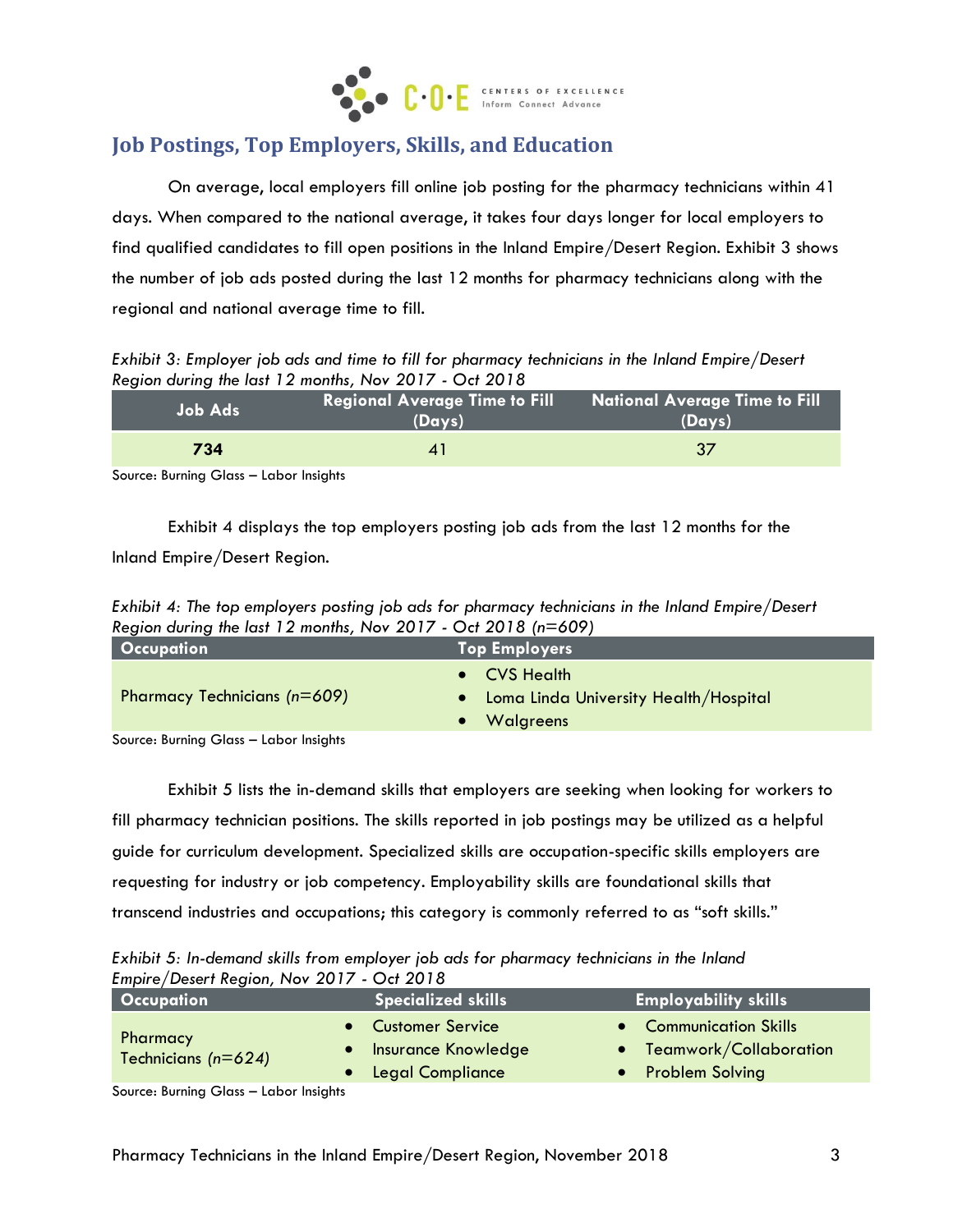

Exhibit 6 displays the entry-level education typically required to enter this occupation according to the Bureau of Labor Statistics, educational attainment for incumbent workers with "some college, no degree" and an "associate degree" according to the U.S. Census, and the minimum advertised education requirement requested by employers in online job ads.

*Exhibit 6: Educational attainment and online job ads with minimum advertised education requirements for pharmacy technicians in the Inland Empire/Desert Region, Nov 2017 - Oct 2018*

|                                | <b>Typical</b>                                               | Two-Year<br>Postsecondary<br>Level of<br><b>Educational</b><br>Attainment* | <b>Minimum Advertised Education</b><br><b>Requirement from Job Ads</b> |                                                        |                     |                                          |
|--------------------------------|--------------------------------------------------------------|----------------------------------------------------------------------------|------------------------------------------------------------------------|--------------------------------------------------------|---------------------|------------------------------------------|
| Occupation                     | <b>Entry-Level</b><br><b>Education</b><br><b>Requirement</b> |                                                                            | Number<br>of Job<br>Postings<br>$(n=)$                                 | High<br>school<br>diploma or<br>vocational<br>training | Associate<br>degree | <b>Bachelor's</b><br>degree or<br>higher |
| Pharmacy<br><b>Technicians</b> | High school<br>diploma or<br>equivalent                      | 56%                                                                        | 482                                                                    | 99%                                                    | $1\%$               |                                          |

Source: EMSI 2018.3, Current Population Survey, Burning Glass – Labor Insights

\*Percentage of incumbent workers with a Community College Credential or Some Postsecondary Coursework

Exhibit 7 displays the top certifications required by employer job ads in the Inland Empire/Desert Region. Most job ads request that applicants obtain certification through the Pharmacy Technician Certification Board (PTCB), although other certifying agencies exist such as the National Healthcareer Association (NHA). More information about California licensing requirements is available at the California State Board of Pharmacy: [https://www.pharmacy.ca.gov/.](https://www.pharmacy.ca.gov/)

*Exhibit 7: Top certifications required by employers' job ads in the Inland Empire/Desert Region, Nov 2017 - Oct 2018*

| Occupation                               | <b>Certifications</b>                                                                                    |
|------------------------------------------|----------------------------------------------------------------------------------------------------------|
| <b>Pharmacy Technicians</b><br>$(n=534)$ | • Pharmacy Technician Certification Board (PTCB) Certification<br>• Certified Pharmacy Technician (CPhT) |

Source: Burning Glass – Labor Insights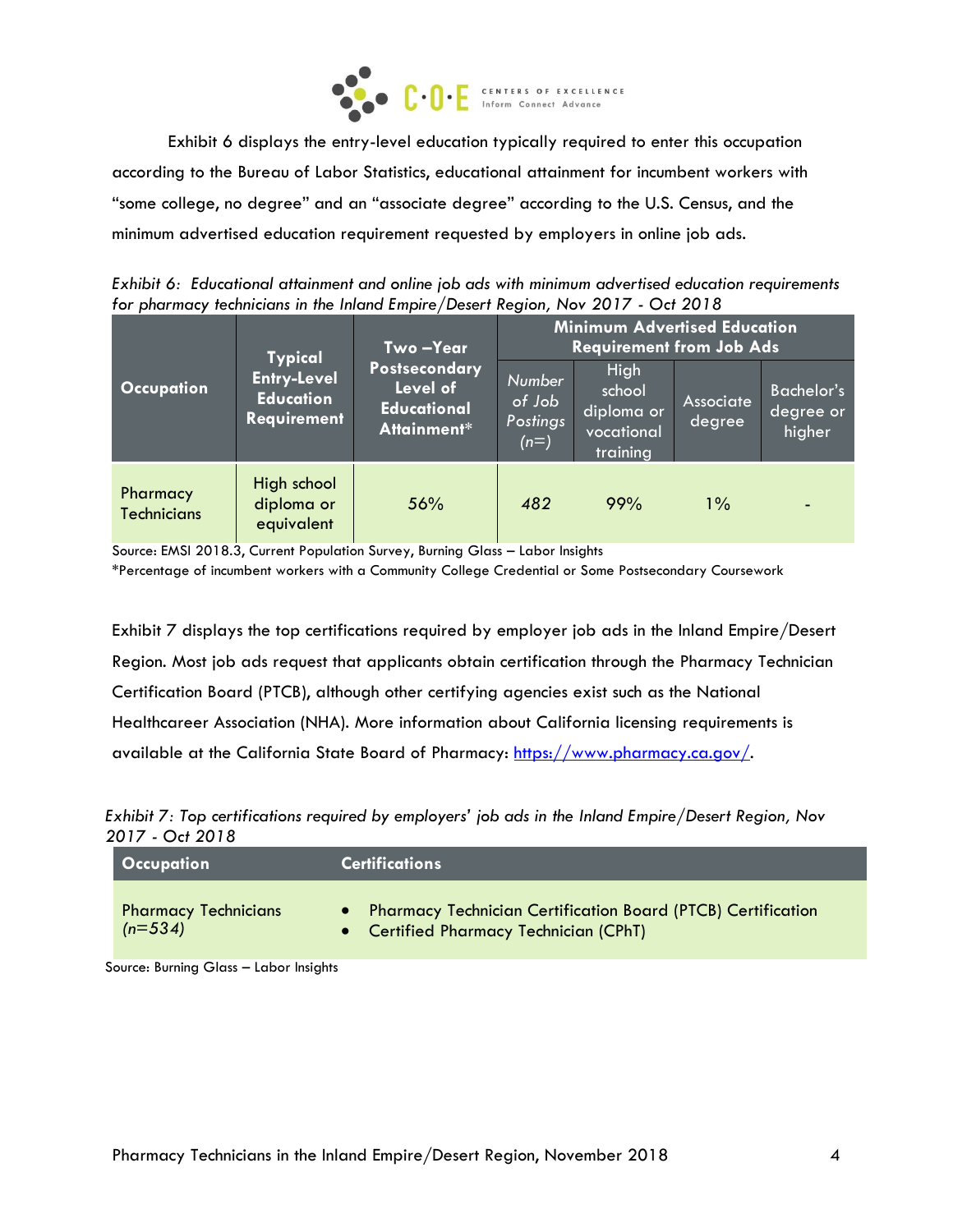

### **Student Completions**

Exhibit 8 shows the annual average regional community college credentials (associate degrees and certificates) conferred during the three academic years between 2014 and 2017, with the relevant TOP code as well as the program title used at each college, sourced from the Chancellor's Office Curriculum Inventory (COCI). Credentials granted from other educational institutions from 2013 to 2016 are displayed in Exhibit 9, along with the relevant CIP code. Please note, a credential is not equivalent to a single person in search of a job opening since a student may earn more than one credential, such as an associate degree in addition to a certificate. Community College student outcome information is from the CTE LaunchBoard based on the selected TOP code and region.

| 1221.00 - Pharmacy Technology                                     | <b>Annual Community</b><br><b>College Headcount</b><br>$(2016 - 17)$ | <b>Community College</b><br><b>Annual Average</b><br><b>Credentials</b><br>$(2014-17)$ |
|-------------------------------------------------------------------|----------------------------------------------------------------------|----------------------------------------------------------------------------------------|
| <b>Chaffey</b> - Pharmacy Technician                              | 41                                                                   |                                                                                        |
| <b>Associate Degree</b>                                           |                                                                      | 10                                                                                     |
| Certificate 30 to $< 60$ semester units                           |                                                                      |                                                                                        |
| Certificate $18$ to $\leq 30$ semester units                      |                                                                      | 3 ا                                                                                    |
| <b>Moreno Valley</b>                                              | 6                                                                    |                                                                                        |
| San Bernardino - Pharmacy Technology                              | 83                                                                   |                                                                                        |
| <b>Associate Degree</b>                                           |                                                                      | 13                                                                                     |
| Certificate $18$ to $\leq 30$ semester units                      |                                                                      | 5                                                                                      |
| Total community college headcount (2016-17)                       | 130                                                                  |                                                                                        |
| Total annual average community college credentials<br>$(2014-17)$ |                                                                      | 42                                                                                     |

*Exhibit 8: Annual average community college student completions for pharmacy technology programs in the Inland Empire/Desert Region*

Source: LaunchBoard, IPEDS, COCI

#### **1221.00 – Pharmacy Technology program Strong Workforce outcomes in the Inland Empire/Desert Region in the academic year 2015-16 [unless noted otherwise]:**

- Number of course enrollments: 447 (California median: 184) [2016-17]
- Number of students who transferred to a 4-year institution:  $N/A$  (CA: 21)
- Employed in the second fiscal quarter after exit:  $82\%$  (CA:  $75\%$ )
- Median earnings in the second fiscal quarter after exit: \$5,166 (CA: \$7,006)
- Employed in the fourth fiscal quarter after exit: 76% (CA: 76%)
- Median annual earnings: \$19,461 (CA: \$26,536)
- The percentage in a job closely related to the field of study: 63% (CA: 100%) [2014-15]
- Median change in earnings: 179% (CA: 95%)
- The proportion of students who attained a living wage: 31% (55%)